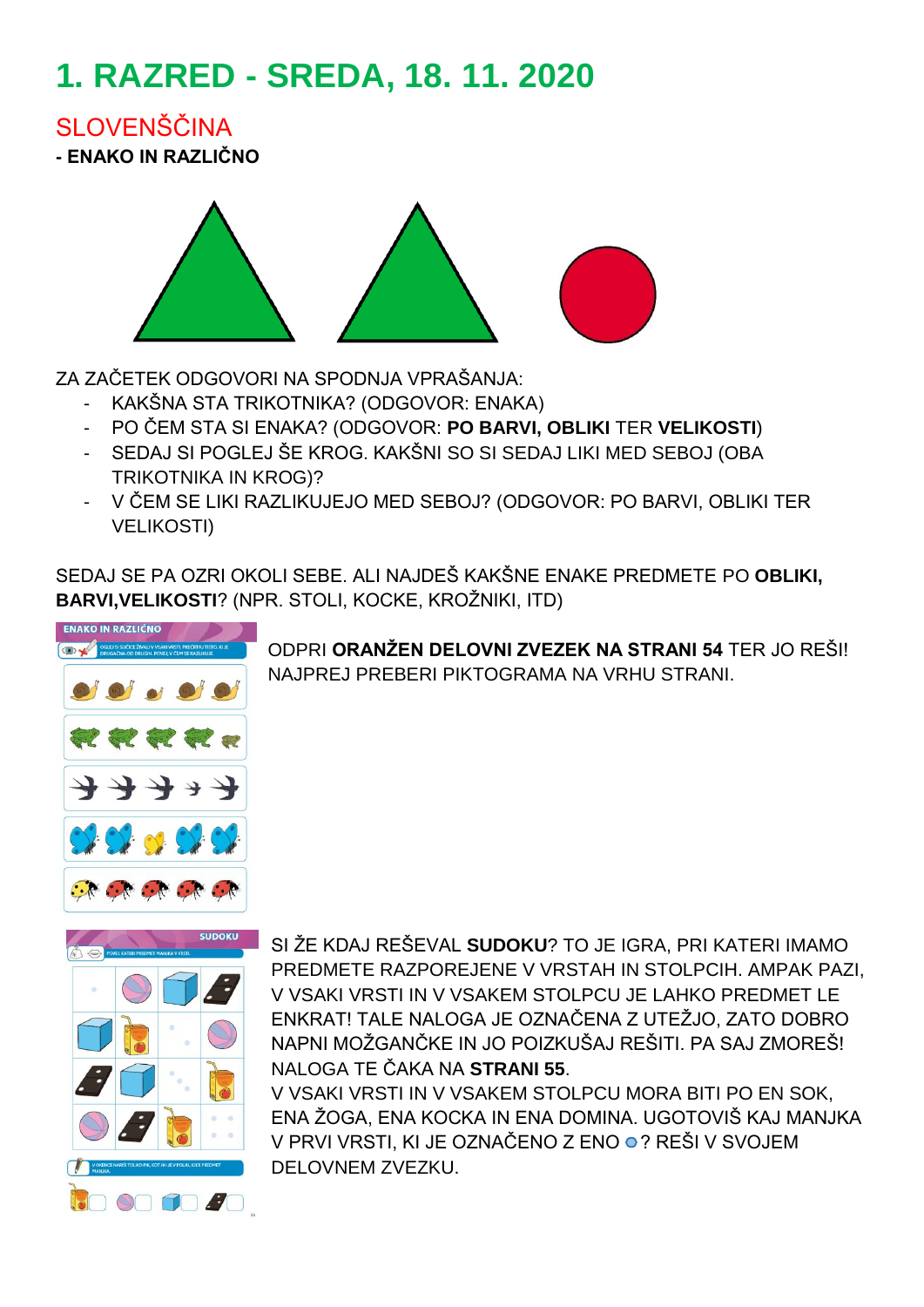### **MATEMATIKA** - ŠTEVILO 4

DANES TE ČAKAJO TRI STRANI V DELOVNEM ZVEZKU, KI SE NAVEZUJEJO NA ŠTEVILO 4. ZATO HITRO ODPRI MODRI DELOVNI ZVEZEK TER REŠI STRANI 52, 53 TER 54. ŠE ENKRAT SI POGLEJ SPODNJO ŠTIRICO IN SE SPOMNI. KAKO JO NAPIŠEMO:



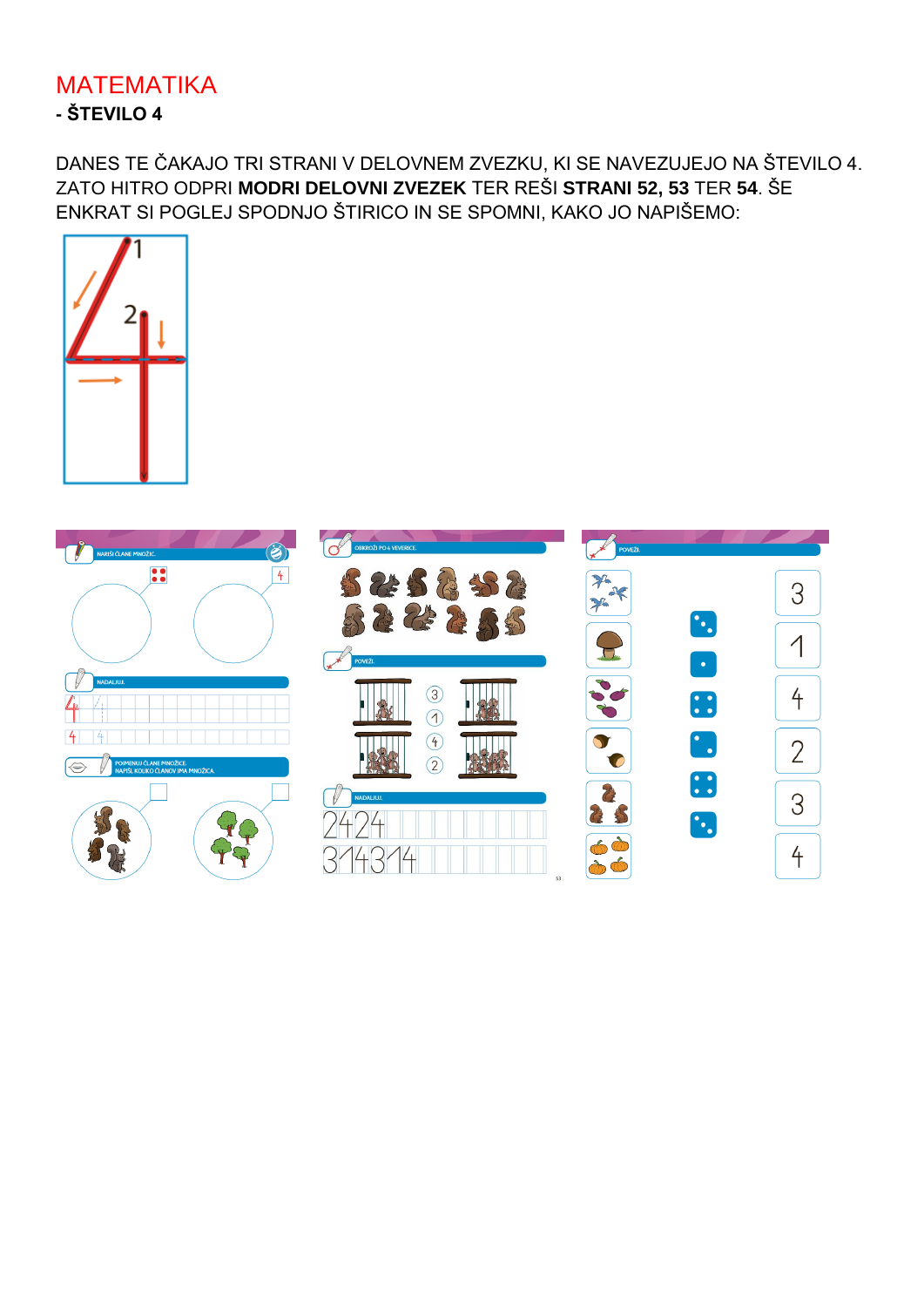# **ŠPORT**

## **- PLES, PLES IN ŠE ENKRAT PLES**

DANES JE URA ŠPORTA NAMENJENA PLESU. IZBERI PLES IN ZAMIGAJ! ZA NALOGO SI LAHKO IZBEREŠ SVOJO PESMICO IN SESTAVIŠ SVOJE PLESNE GIBE/KORAKE OZ. KOREOGRAFIJO.

#### *PLES ZA 'KLOVNE':*

[https://www.youtube.com/watch?v=mW2IzRZ0avY&ab\\_channel=JustKate](https://www.youtube.com/watch?v=mW2IzRZ0avY&ab_channel=JustKate)



#### *VESELI PLES:*

[htps://www.youtube.com/watch?v=BVObNfRgXRg&ab\\_channel=vesnahorvatvesnahorvat](https://www.youtube.com/watch?v=BVObNfRgXRg&ab_channel=vesnahorvatvesnahorvat)



*KAVBOJSKI PLES:* [https://www.youtube.com/watch?v=Q\\_](https://www.youtube.com/watch?v=Q_-rhSbils4&ab_channel=TVOJLAJKZANA%C5%A0PLESSkolskisportSrbije) [rhSbils4&ab\\_channel=TVOJLAJKZANA%C5%A0PLESSkolskisportSrbije](https://www.youtube.com/watch?v=Q_-rhSbils4&ab_channel=TVOJLAJKZANA%C5%A0PLESSkolskisportSrbije)



KATERI PLES TI JE BIL NAJBOLJ VŠEČ?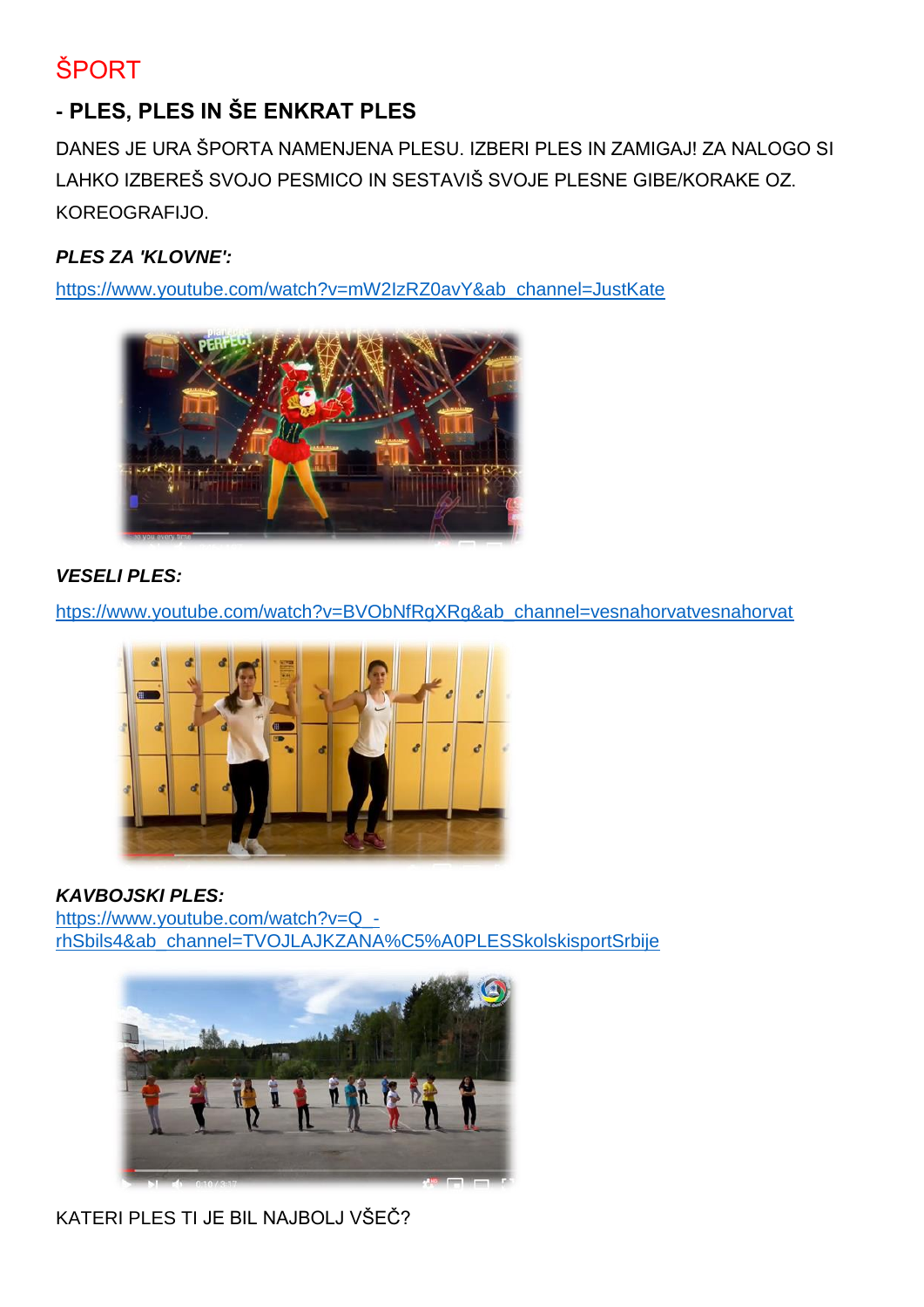## GLASBENA UMETNOST

#### **- GLASBENA PRAVLJICA: MEDVEDEK MIKEC**

PREPRIČANA SEM, DA IMAŠ DOMA KAKŠNEGA MEDVEDKA, IGRAČKO. IMA MOGOČ IME? KJE SI GA DOBIL? MORDA S TEBOJ CELO SPI?



DANES BOŠ PRISLUHNIL GLASBENI PRAVLJICI, KI PRIPOVEDUJE O DEKLICI LENKI. IMA SVOJO NAJLJUBŠO IGRAČO - MALEGA MEDVEDKA MIKCA. Z NJIM SE IGRA, BERE KNJIGE, SE POGOVARJA,... NEKEGA DNE PA JE MIKEC IZGINIL. KAJ SE JE ZGODILO, BOŠ IZVEDEL V PRAVLJICI.



POVEZAVA DO GLASBENE PRAVLJICE:

[https://www.youtube.com/watch?v=uyz6qGx9SwI&t=372s&ab\\_channel=Risankeinpravljice](https://www.youtube.com/watch?v=uyz6qGx9SwI&t=372s&ab_channel=Risankeinpravljice)

PO POSLUŠANJU ODGOVORI NA VPRAŠANJA:

- KATERE OSEBE SMO SREČALI V PRAVLJICI?
- KJE SE JE PRAVLJICA DOGAJALA?
- MIKCA SO VSI ISKALI. POVEJTE PO VRSTI, PRI KOM SO GA ISKALI?
- KAKO SO VPRAŠALI, BABICO, MUCO, KUŽKA, PETELINA ...
- KJE SO NAZADNJE NAŠLI MIKCA?

PESMICO LAHKO ZAPOJEŠ SAM IN OB SPREMLJAVI KATEREGAKOLI DOMA NAREJENEGA INSTRUMENTA.

PESMICO MEDVEDEK MIKEC BOŠ PRILEPIL V GLASBENI ZVEZEK. NAJDEŠ JO NA NASLEDNJI STRANI. ČE NIMATE MOŽNOSTI TISKANJA, PA NAJ TI JO STARŠI PREPIŠEJO V ZVEZEK.

PESMICO ŠE ILUSTRIRAJ. NARIŠI LENKO IN NJENEGA MIKCA.